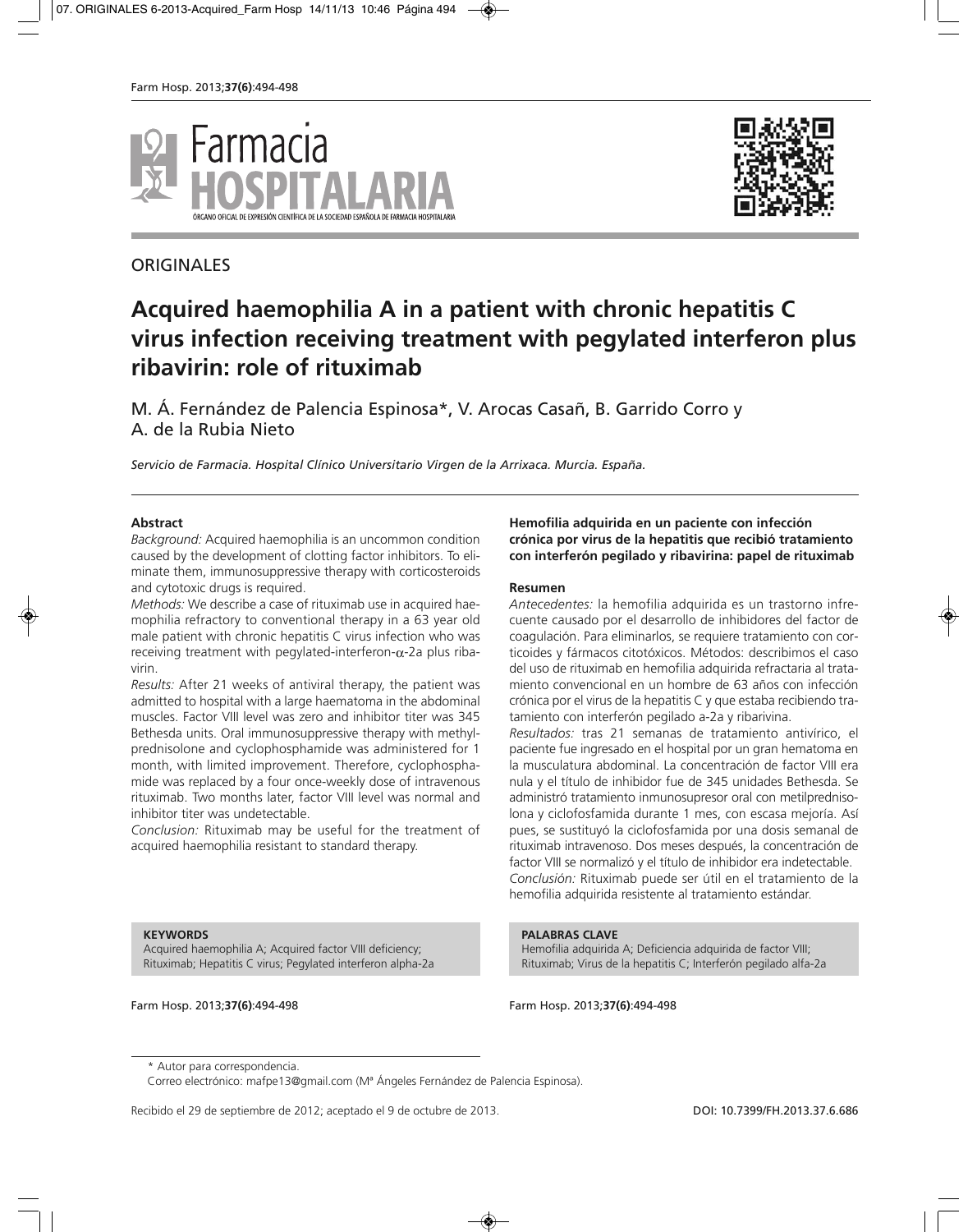## **Introduction**

Acquired haemophilia A (AHA) is an unusual condition that results from the spontaneous development of autoantibodies against clotting factor VIII (FVIII), leading to inhibition of FVIII binding to von Willebrand factor, to activated factor IX, or to negatively charged phospholipids, and resulting in haemorrhage, principally in soft tissues and systemic bleeding episodes.<sup>1</sup> The underlying mechanisms leading to the production of FVIII autoantibodies are not completely understood but their appearance during interferon (IFN) therapy for chronic hepatitis C virus (HCV) infection has been reported.2 Prompt diagnosis of this acquired bleeding disorder is essential for appropriate management aimed at controlling haemorrhage and suppressing the inhibitor, both of which are necessary to restore normal haemostasis and to prevent risk of future bleeding episodes.

The diagnosis of AHA is based on the demonstration of an isolated prolongation of activated partial thromboplastin time which is not corrected by mixing patient plasma with normal plasma, associated with reduced FVIII levels and the presence of FVIII inhibitor. Treatment strategies in patients with acquired FVIII inhibitors have two main objectives. During the acute stage, effective control of bleeding is the primary aim which can be achieved with plasma exchange, the administration of human or porcine FVIII, desmopressin, activated prothrombin complex concentrate (APCC) and recombinant human activated factor VII (rFVIIa). Both APCC and rFVIIa have FVIII bypassing activity and are used for the treatment of patients with high titers of inhibitors. The longterm therapeutic goal is the eradication of the inhibitor, thereby curing the condition.3-5

Although up to 36% of patients experience a spontaneous disappearance of their autoantibodies within a few months of drug discontinuation, this is unpredictable. To eliminate FVIII inhibitors, immunosuppressive therapy with corticosteroids and cytotoxic drugs, alone or in combination, is regarded as the mainstay of therapy.1

## **Case Report**

A single, non-haemophilic, 63 year old male patient with chronic HCV infection was started on treatment with pegylated-interferon- $\alpha$ -2a (peg-INF- $\alpha$ -2a), administered subcutaneously at a total dose of 180 mg weekly, plus ribavirin, administered orally at a dose of 800 mg/day in divided doses (400 mg twice daily). It was the first reactivation but he was diagnosed on HCV infection in 1980. Normal levels of albumin, total bilirubin, creatinine, prothrombin time and platelets count indicated compensated chronic liver disease without echographic signs of portal hypertension. For 10 months, patient clinical history was reviewed and the following laboratory investigations were collected: platelets count, haemoglobin, prothrombin time (PT), international normalized ratio (INR), activated partial thromboplastin time (aPTT), patient/control plasma ratio (P/C ratio), fibrinogen, Ddimer, clotting factors levels (FVIII, IX, XI and XII), FVIII inhibitor titers, creatinine, albumin, total bilirubin, aspartate aminotransferase (AST), alanine aminotransferase (ALT) and viral load as HCV-RNA. Analytical data are shown in table 1.

After 15 days of antiviral therapy, he developed a spontaneous haematoma in his left lower eyelid, which resolved without treatment. At week 8 of antiviral therapy, he had an eczematous dermatologic reaction with pruritus and petechias, treated for a week with oral dexametasone, topic methylprednisolone and oral ebastine, with complete resolution. At week 20 of antiviral therapy, patient showed several haematomas in both thighs, glutei and upper limbs, predominantly in the right forearm, secondary to thrombocytopenia and coagulopathy, and he was discharged and made an appointment for analytical control in a week due to he had no previous personal or family history of bleeding. But after four days, he was admitted to hospital for a large haematoma in right lateral abdominal muscles (oblique, external, internal and transversal), coagulopathy (normal PT and prolonged aPTT not corrected with normal plasma after a 2 hour incubation) and acquired haemophilia in high suspicion. Lupus anticoagulant and other autoimmune diseases were excluded. Patient had received 21 weeks of antiviral therapy, which was stopped.

For the acute bleeding stage, treatment with rFVIIa (Novoseven®) was started at a dose of 90 mcg/Kg every 2 hours (patient weight  $= 100$  Kg) during 4 doses, and then, every 4 hours for 4 doses; treatment in the second day was continued with APCC (Feiba®) at a dose of 5,000 U every 8 hours; from third to sixth day, treatment was changed again to rFVIIa, administered at a dose of 9 mg with different dosing interval, receiving a total dose of 166 mg. Due to the lack of new bleeding, treatment was replaced to APCC again for 9 days, at a total dose of 120,000 U, obtaining a good response.

At the same time, immunosuppressive therapy $6 \text{ was}$ started in the second day with methylprednisolone and cyclophosphamide. Treatment algorithm is summarized in figure 1. After a month, a slight improvement in FVIII levels and a small reduction in inhibitors were obtained. For this reason, oral cyclophosphamide was replaced by intravenous rituximab, which was used outwit its licensed indications. He received rituximab at 375 mg/m<sup>2</sup> once weekly for 4 weeks and oral prednisone at a dose of 60 mg/day in divided doses (30 mg twice daily) up to the last dose of rituximab; then the dose was gradually tapered over a 16-week period and the agent discontinued. Two months from the start of rituximab therapy, the FVIII level was normal and inhibitor titer undetectable. After resolution, this severe adverse event was reported to our Regional Pharmacovigilance Centre. The patient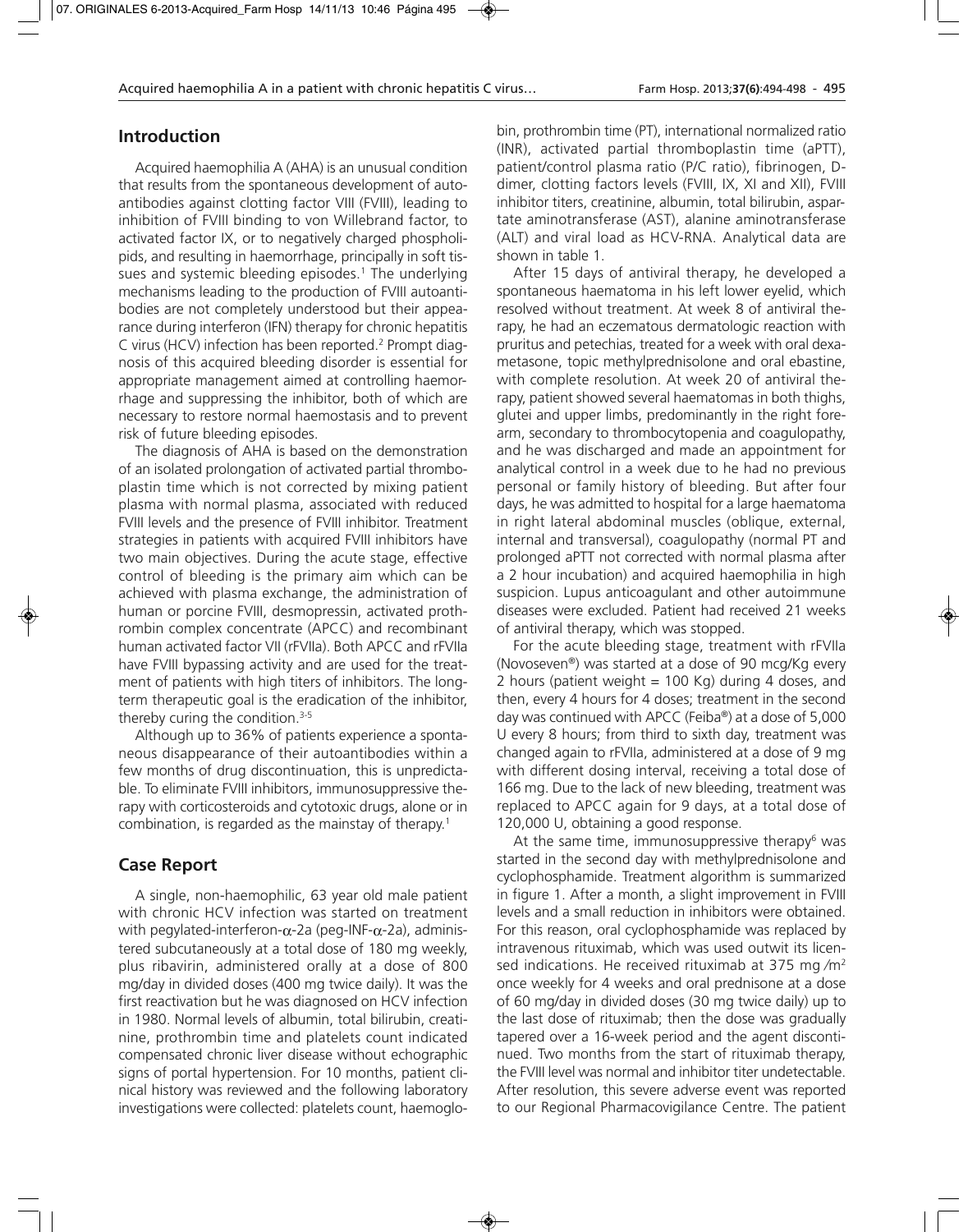|                                                                                                                  | theraphy<br>Antiviral                                            | At admission                            | suppressive<br>Day +6 of<br>immuno- | suppressive<br>$Day + 14$ of<br>immuno- | suppressive<br>Day +23 of<br>immuno- | rituximab<br>dose of<br><b>Before</b><br>first | rituximab<br>dose of<br>second<br><b>Before</b> | rituximab<br>dose of<br><b>Before</b><br>thrid | rituximab<br>dose of<br><b>Before</b><br>fourth | rituximab<br>8 weeks<br>After<br>$\overline{5}$ | 11 weeks<br>rituximab<br>After<br>$\frac{1}{\sqrt{2}}$ |
|------------------------------------------------------------------------------------------------------------------|------------------------------------------------------------------|-----------------------------------------|-------------------------------------|-----------------------------------------|--------------------------------------|------------------------------------------------|-------------------------------------------------|------------------------------------------------|-------------------------------------------------|-------------------------------------------------|--------------------------------------------------------|
| Nov-2010                                                                                                         | Week 4 Week 12                                                   | Week <sub>21</sub>                      | therapy                             | therapy                                 | therapy                              | $14$ -jun                                      | $21$ -jun                                       | $28$ -jun                                      | $05-jul$                                        | 29-aug                                          | $20$ -sep                                              |
| 14.9<br>155<br>Platelets (x10 <sup>3</sup> cel/mcL)<br>Haemoglobin (g/dL)                                        | 14.2<br>73<br>15.0<br><b>SQI</b>                                 | 9.9<br>$\overline{5}$                   | 11.5<br>137                         | 12.2<br>112                             | 11.4<br>90                           | 11.1<br>$\frac{108}{2}$                        | 10.2<br>126                                     | 11.4<br>140                                    | 11.5<br>130                                     | 12.4<br>163                                     |                                                        |
| 10.1;0.86<br>29.7; 1.04<br>354<br>Fibrinogen (mg/dL)<br>aPTT (s); P/C ratio<br>D-dimer (ng/mL)<br>$PT (s)$ ; INR | $12.5, 0.97$ $11.8, 0.90$<br>30.3; 0.95 42.2; 1.41<br>486<br>473 | 11.9; 0.89<br>75.0; 2.68<br>408<br>3.52 | 10.8; 0.83<br>67.1; 2.31<br>197     | 13.3; 1.03<br>70.2; 2.42<br>209         | $12.5; 0.95$<br>54.9; 1.89<br>249    | 1.9, 0.89<br>34.7; 1.20<br>305                 | 35.7; 1.23<br>12.1;0.91<br>333                  | 32.0, 1.10<br>11.7;0.87<br>354                 | 31.2; 1.08<br>12.0, 0.90<br>$\overline{301}$    | 28.6; 0.99<br>11.9; 0.89<br>458<br>890          | $12.4, 0.93$<br>$28.0, 0.97$<br>416<br>890             |
| FVIII (U/dL<br>FXII (U/dL)<br>FIX (U/dL)<br>FXI (U/dL)                                                           |                                                                  | 23.88<br>$\circ$                        | <b>28</b> &<br>69                   | 3                                       | $\sim$                               | $\approx$                                      | 25                                              | $\supseteq$                                    | €                                               | 138                                             | 141                                                    |
| FVIII inhibitor (UB/mL)                                                                                          |                                                                  | Insufficient sample                     | 345                                 | 105                                     | 105                                  | 24                                             | 3                                               | €                                              | $\supseteq$                                     | <b>Jndetectable</b>                             | $\supseteq$                                            |
| 0.86<br>3.8<br>Creatinine (mg/dL)<br>Albumin (g/dL                                                               | 0.77<br>4.1<br>3.9                                               | 0.66<br>$\overline{3}$ .7               | $0.75$<br>3.5<br>0.51               | 0.98<br>$3.5$<br>$0.61$                 | 0.69                                 | 0.75<br>3.5                                    | 0.81                                            | 0.76<br>$\overline{3.7}$                       | 0.69<br>3.6                                     | 0.61                                            |                                                        |
| 178<br>0.61<br>Total bilirubin (mo/dL)<br>AST (U/L)                                                              | 0.41<br>$\overline{4}$<br>0.45<br>89                             | 0.50<br>29                              |                                     | 멏                                       | 0.49<br>52                           | $\frac{55}{91}$                                | 0.42                                            | 110                                            | 0.38<br>112                                     | 0.30                                            |                                                        |
| 178,000<br>133<br>HCV-RNA (copies/mL)<br>ALT (U/L)                                                               | $\frac{1}{2}$<br>ය<br>42,300                                     | $\leq 15$<br>$\sqrt{2}$                 | 826                                 | $\approx$                               |                                      |                                                | 413,000<br><b>83 ga</b>                         |                                                | 43                                              | 328                                             |                                                        |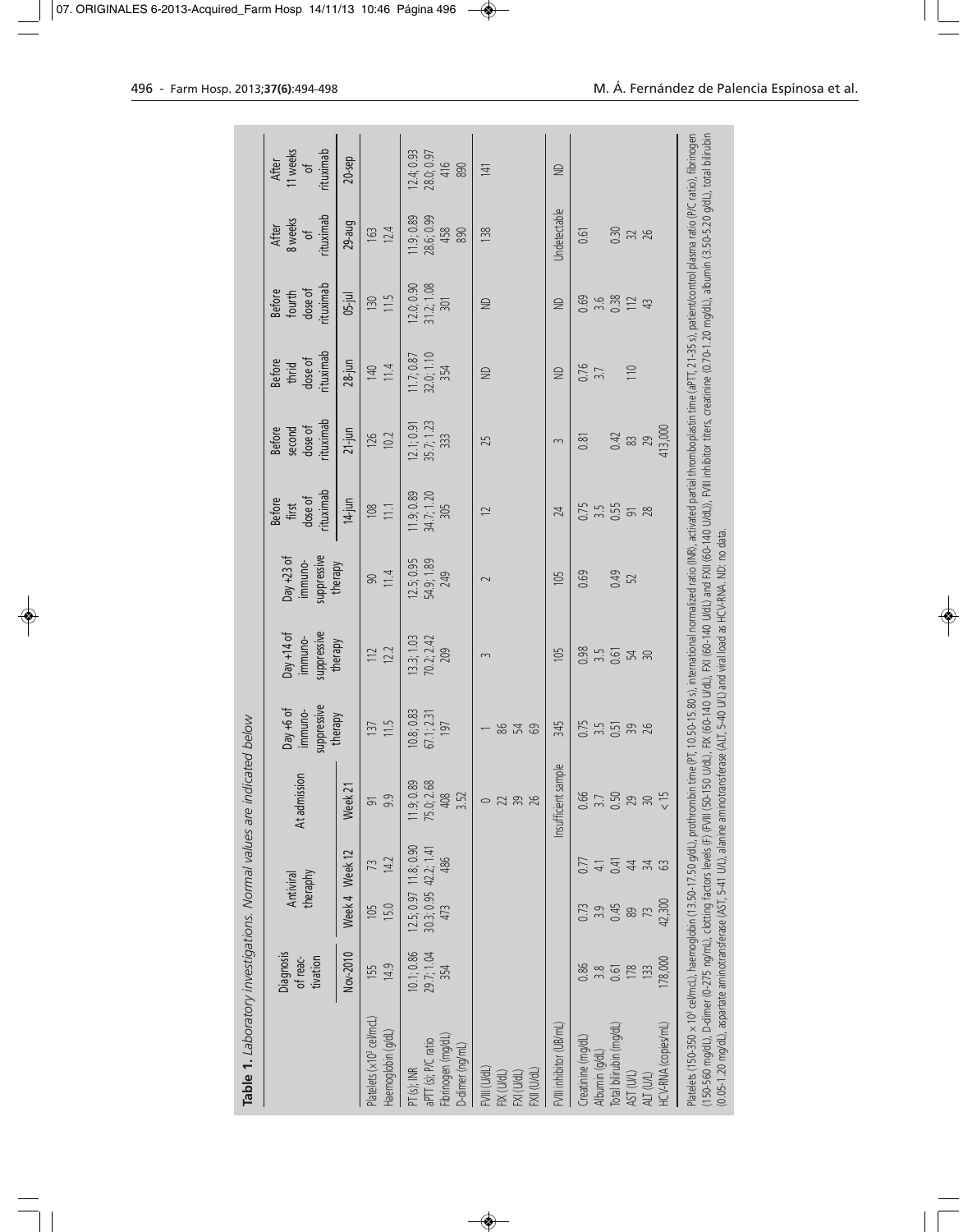

**Figure 1.** *Treatment algorithm applied to this patient. APCC: activated prothrombin complex concentrate; rFVIIa: recombinant human activated factor VII; po: per oral; iv: intravenous.*

has remained completely asymptomatic for the last year. However, he has not received HCV therapy and, therefore, his viral load has relapsed to 17 million copies/mL (last measurement on December 2011) while his ALT and AST levels have remained normal or slightly increased.

Regarding to safety, after two weeks from the last dose of rituximab, patient was readmitted to hospital for 7 seven days affected by right lower leg cellulitis and associated with neutropenia. He was treated with antibiotherapy (imipenem and vancomycin for a week, then levofloxacin and clindamycin for 10 days, and therefore ceftriaxone and cotrimoxazole for two weeks) and 3 doses of filgrastim. He had a previous neuropathic ulcer in his right foot (4<sup>th</sup> and 5<sup>th</sup> fingers), which was complicated by the immunosuppressive therapy. No other adverse effects have been reported. No other acute or delayed relevant side effect or infectious complication occurred.

## **Discussion**

It's known that both chronic HCV infection and its treatment with IFN can occasionally lead to the development of FVIII autoantibodies. Several cases of acquired factor VIII inhibitors during treatment with IFN- $\alpha$  have been described, but most of these were in patients who had an underlying haematological malignancy.7,8 Our patient, however, developed FVIII autoantibodies after IFN treatment without having an underlying hereditary coagulopathy, similar to that reported by Schreiber and Braü.<sup>9</sup> There are also cases of spontaneous development of FVIII inhibitors in HCV infected and HIV/HCV co-infected patients after treatment with IFN.<sup>10-12</sup> Other haematological immune side effects of IFN- $\alpha$  treatment include autoimmune haemolytic anaemia, immune thrombocytopenia, thrombotic thrombocytopenic purpura and increased incidence of cardiolipin antibodies.13 It is possible that prolonged treatment with IFN increases the propensity for the development of autoantibodies to FVIII,

and this can occur in two ways: autoantibodies may either appear *de novo* or existing antibodies may arise while patients are treated with IFN.

To our knowledge, in Spain and according to FEDRA (Farmacovigilancia Española, Datos de Reacciones Adversas), the database of Spanish Pharmacovigilance System, this is the second case of AHA in a patient treated with INF- $\alpha$  (the first time was in a patient with melanoma) and the first time in a patient with HCV infection treated with  $peq$ -IFN- $\alpha$ -2a. Karch and Lasagna modified by Naranjo algorithm<sup>14</sup> was applied to this case and the causality assessment resulted as *probable*.

Rituximab is a chimaeric mouse-human anti-CD20 monoclonal antibody licensed for the treatment of CD20-positive lymphomas, chronic lymphatic leukemia and rheumatoid arthritis. Its mechanism of action is to cause B-cell depletion in lymph nodes, peripheral blood and bone marrow.15 Over the last few years, it has been used in off-label conditions in numerous autoimmune diseases including both idiopathic and non-familial thrombotic thrombocytopenic purpura, autoimmune haemolytic anemia<sup>16,17</sup> and mixed cryoglobulinemia. Recent reports also suggest a role for rituximab in the treatment of patients with acquired FVIII inhibitors;<sup>18,19</sup> even a treatment algorithm has been proposed by Aggarwal et al.,<sup>20</sup> with three options according to FVIII inhibitor titer: 1) patients with minimal bleeding and inhibitor levels < 5 Bethesda Units (BU) should be treated with prednisone alone; 2) those with an inhibitor level < 30 BU but with serious bleeding should receive rituximab in combination with prednisone; and 3) those with an inhibitor level ≥ 30 BU should be treated with rituximab, prednisone and cyclophosphamide. They also suggested that patients not responding to or relapsing after these therapies may benefit from repeated courses of rituximab or rituximab maintenance therapy. Before rituximab was started, our patient belonged to type 2 regarding this algorithm.